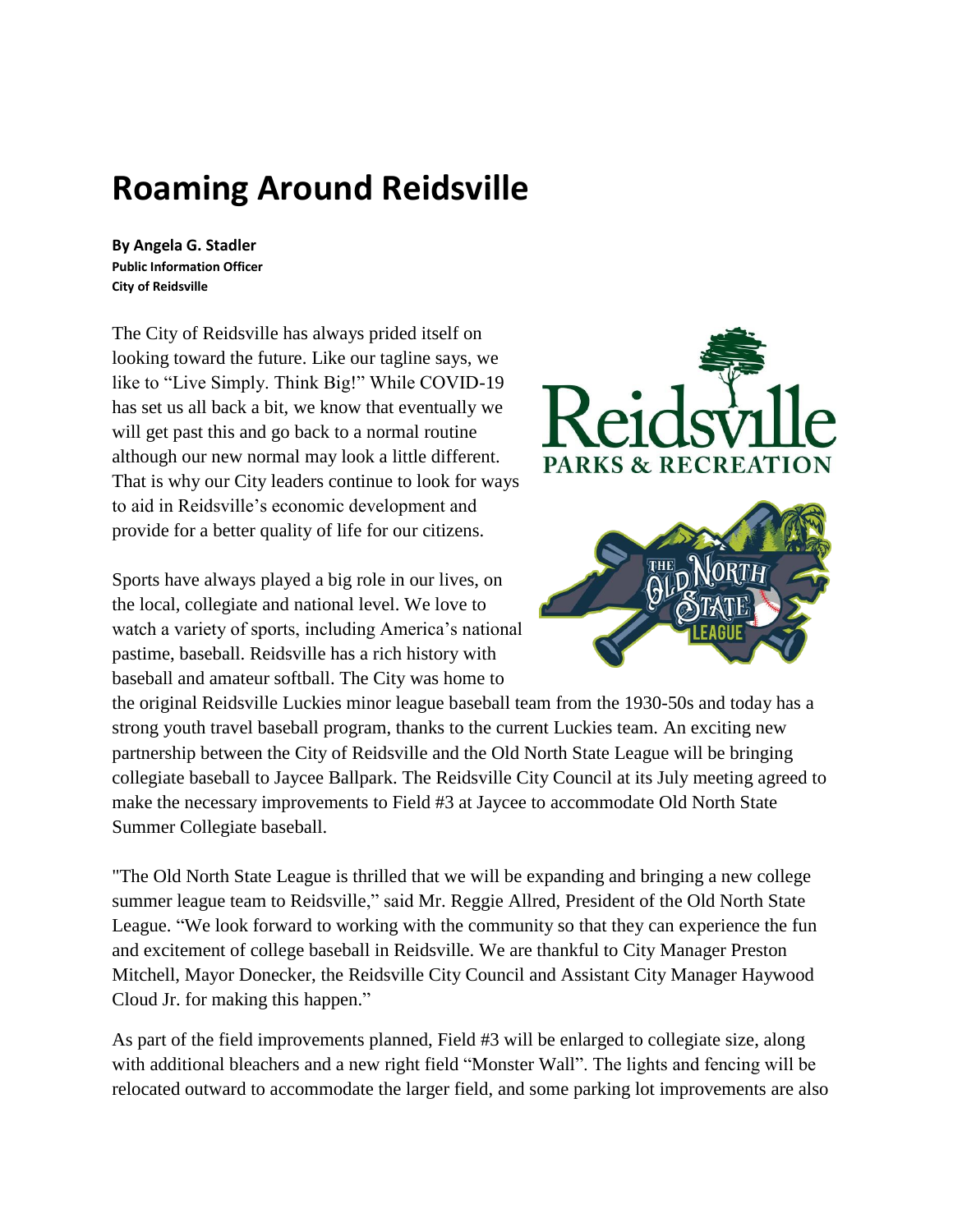planned. The approximate \$58,000 cost will be partially funded by the City's Hotel Occupancy Tax, which must go to projects that produce "heads in beds" for our local hotels and motels.

Reggie Allred was on hand at July's Council meeting to talk about the League, which currently has eight teams that play across the State between June 1-July 31. The League recruits local players and those from out of state who are either committed high school seniors or of college age. Allred said the League also likes to be involved in the local communities where their games are played and has participated in school activities, including reading programs, as a way to give back. Allred said "Look for upcoming information to find out about youth teams running on the field before games, throwing out the first pitch, sponsorships and much more!"

The City sees many benefits associated with this new endeavor, including:

**Increased Economic Development Opportunity:** With Collegiate League play, games will draw visitors to our City, including our hotels, motels, restaurants and more. Assistant City Manager Cloud noted that a four-team in-season tournament could draw 25 players/coaches per team with three teams spending two nights in our hotels, taking up about 75 rooms or about 31% of our total hotel space during a two-day tourney. Mr. Allred noted that a convenience store near one of their sites saw thousands of dollars in increased sales from this past June to the previous June, even with COVID-19. A typical game can draw between 100-400 fans per night, depending on the facility.

"Baseball leagues such as this can generate upwards to \$200 per capita in economic impact," noted Jeff Garstka, the City's Economic Development Director. "Also, many of the players in the league have not been exposed to Reidsville and all it has to offer. As these individuals finish college and move into various careers, the City may be able to capture new permanent residents as the players choose their next life move. This is a chance for Reidsville to make a strong first impression to a very sought-after sector of our nation's population – young professionals and families."

**Better Quality of Life:** Cloud noted that this type of project benefits our youth and gives our citizens something to do at night during the summer. Hopefully, it will encourage young kids to want to play baseball and allows individuals and families time outside watching America's favorite pastime. "Baseball popularity in Reidsville is growing so the arrival of the Old North State Collegiate Summer League will only fuel that interest," Cloud said. "That popularity was evident with the record number of children who registered to participate in our 2020 Spring Baseball/Softball recreation leagues pre-COVID-19. We subsequently postponed the league out of an abundance of caution, but we are planning on having those who registered in the spring to play in a late summer/fall league if conditions improve regarding the pandemic."

**Better Facilities:** With the improvements to Field #3 at Jaycee Ballpark, our facilities there will benefit our recreational leagues and increase our chances of drawing other tournaments to